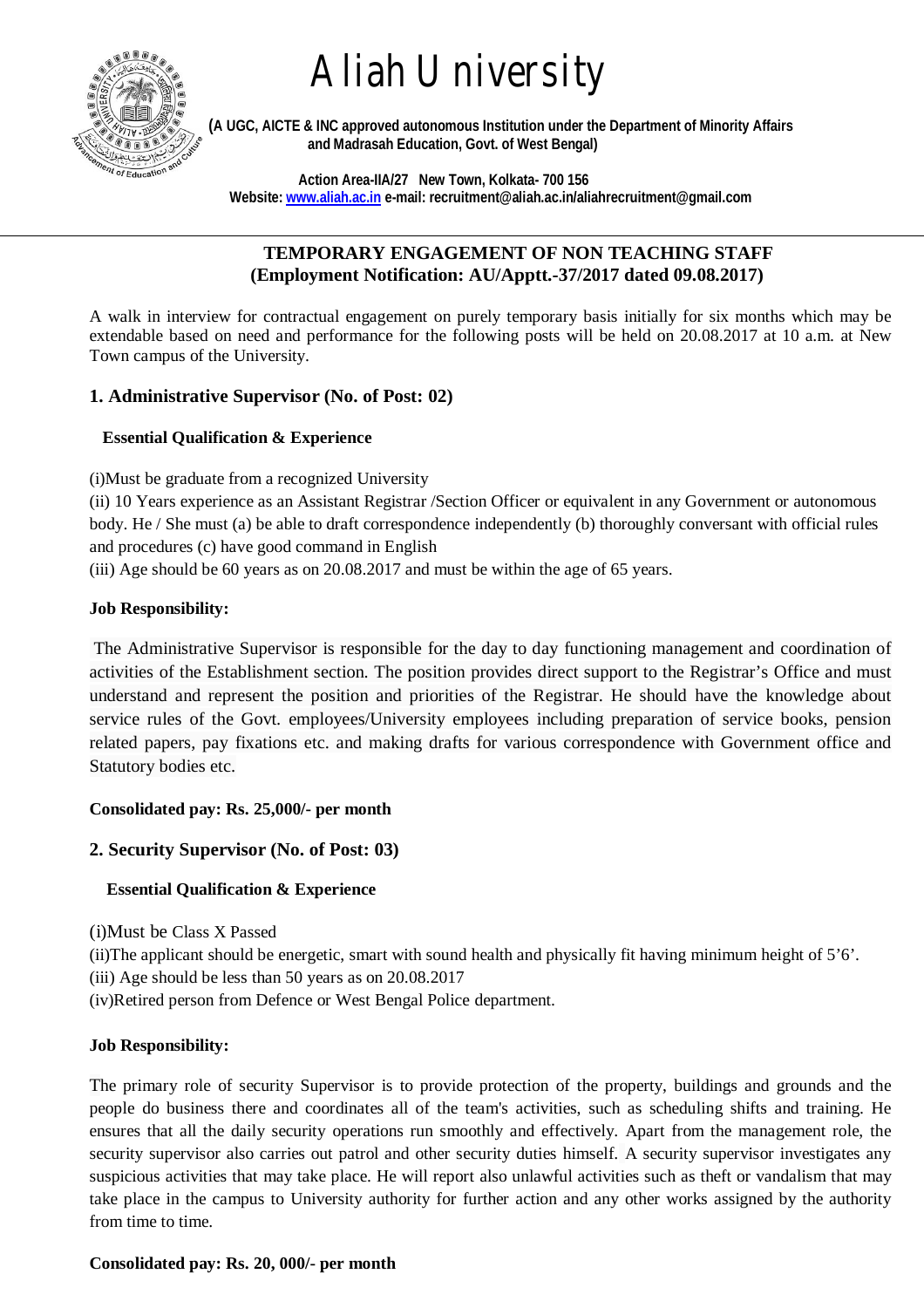## **3. Medical Officer (No. of Post: 03)**

#### **Essential Qualification & Experience**

(i) MBBS degree from a reputed University recognized by the Medical Council of India.

- (ii) 10 years experience of sound medical practice.
- (iii) Age should be 50 years as on 20.08.2017 and must be within the age of 65 years.

#### **Job Responsibility:**

Medical Officer will be assigned to undertake patient consultations and physical examinations and assessing and planning treatment requirements among the students, Teachers, Officers and Non-teaching employees of the University. He should provide the facility of first aid treatment to the students / employees of the University as needed.

#### **Consolidated pay: Rs. 45, 000/- per month**

## **4. Centre-in-Charge (WBCS Coaching Centre) (No. of Post: 01)**

## **Essential Qualification & Experience**

(i)Must be graduate from a recognized University

(ii)Retired administrative officer and should have knowledge and experience in smooth functioning of a educational coaching centre.

(iii) Age should be 55 years as on 20.08.2017 and must be within the age of 65 years.

#### **Job Responsibility:**

He/ She will play leadership role in admitting students, managing of teachings, framings of rules and regulation, for coaching to the West Bengal Civil Service aspirants.

#### **Consolidated pay: Rs. 45,000/- per month**

## **5. Warden (No. of Post: Male: 02, Female: 02 )**

## **Essential Qualification & Experience**

(i)Bachelor degree in any disciples from a recognized University/Institution. Preference will given to those having knowledge & Supervision of working with communities & Skill in used of Computer, Digital Knowledge and Competence in Office Management will be advantage.

(ii)Should have five years experience and knowledge in smooth functioning of students' hostel & having good communication skill in English, Bengali & Urdu.

(iii) Minimum age should be 40 years as on 20.08.2017.

#### **Job Responsibility:**

Warden is custodian and in-charge of all the hostel properties. Warden has the authority to check the room and visit the students at any time. Warden has to look after the welfare of the students. He / She has to verify the stock periodically and any other work assigned by the competent authority from time to time. Warden shall have to stay at night at the Hostel.

#### **Consolidated pay: Rs. 15, 000/- per month**

The candidate should attend the Walk –in interview on  $20<sup>th</sup>$  August, 2017, (Sunday), at 10 a.m. at IIA/27, New Town, Kolkata-700 156 with recent bio-data and passport size photograph mentioning age, qualification, experience, communication address with e-mail id & contact no. including one set of photocopy of supportive documents.